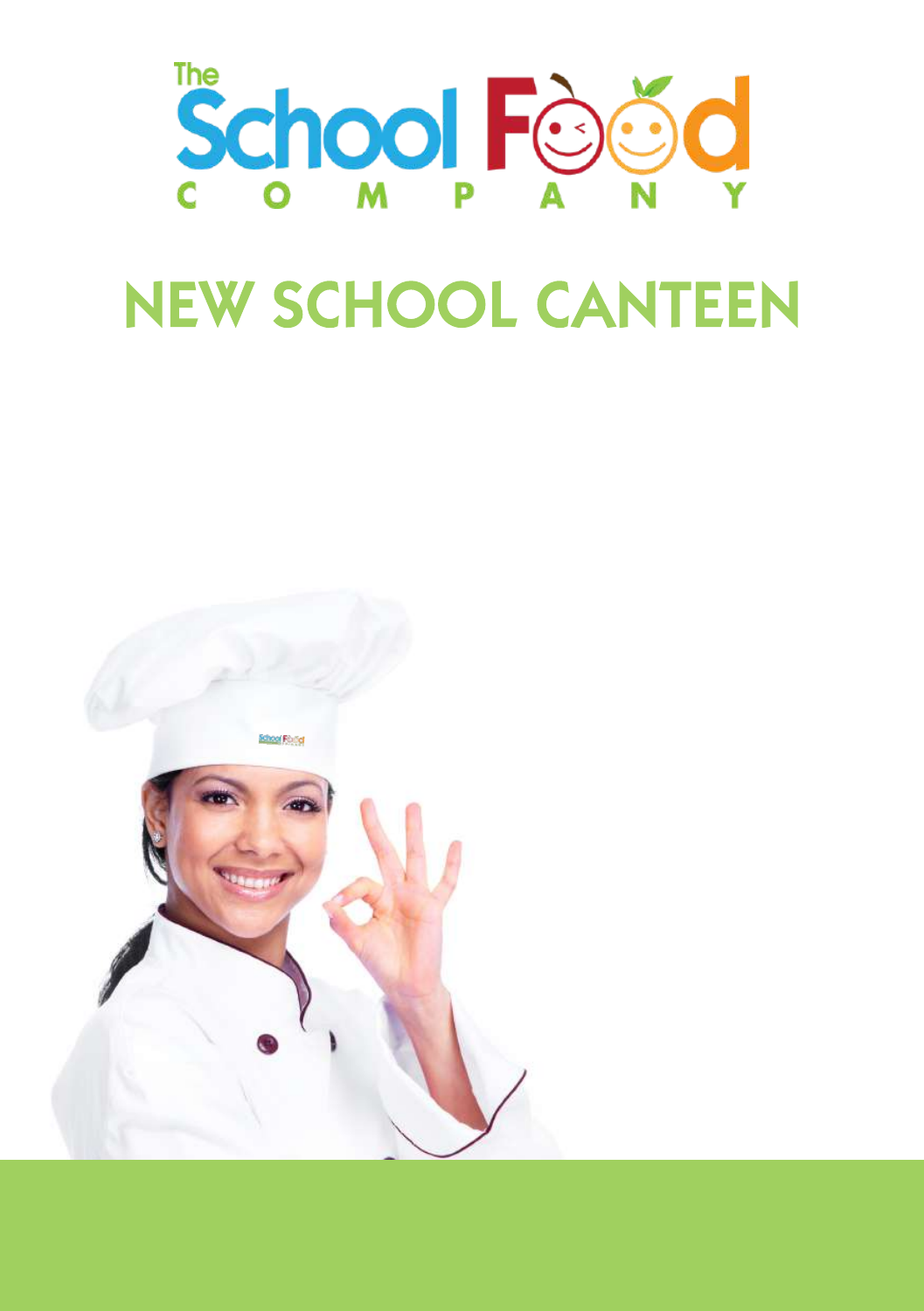## **WELCOME**

We are very excited to welcome all existing a perspective students to the new school canteen where you will experience a warm and friendly welcome from the schools catering team. Each day you will be able to enjoy a varied selection of delicious hot and cold food at breakfast, small break, lunch and afterschool.

A range of free options will be available for you to choose from at breakfast and small break and hot lunches at big break will be subsidised. Free snack options will be available throughout the day too

We have included some of the options available to you overleaf and we are certain that you will find something that will appeal to your taste-buds.

## CASHLESS

The canteen will be operating a cashless payment service as well as cash and all students will receive an RFID card that can be topped up online.

Cashless payments are a simple way to pay for your child's school lunch each day.

**Further information on getting set up will be sent to you over the summer.**

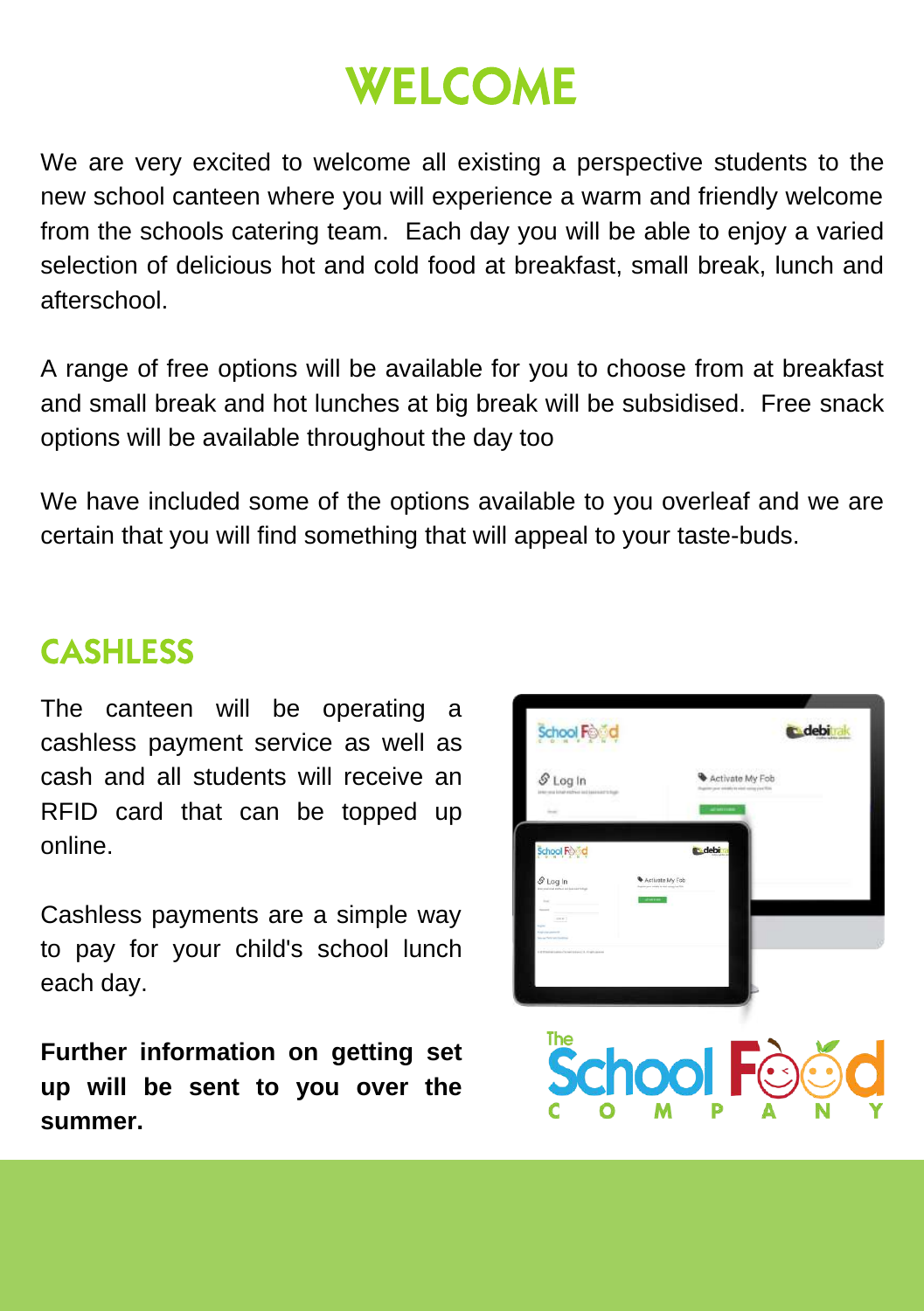

# BREAKFAST & SNACKS €0.00

Selection of Cereals Porridge Tea Toast Pancakes Selection of Scones\* Seasonal Fruit\* Crackers\* Soft Cheese\* Mini Yoghurt Rice Cakes\* Cheddar Cheese\* Melon Wedge\*

## \*AVAILABLEATBREAKFAST & **THROUGH THE DAY**

## **SMALL BREAK**

#### SMALL FILLED ROLLS €0.00

Ham & Cheese Chicken & Stuffing Hot Shedded Chicken Chicken Tikka Ploughmans (V) Chicken Salad

## SOUPS €0.00

Cream of Chicken Cream of Vegetable Tomato & Basil

#### OTHER€0.00

Fruit Scone Plain Scone Brown Scone

## **ADD FRUIT & WATER FOR FREE**

## THE MENU